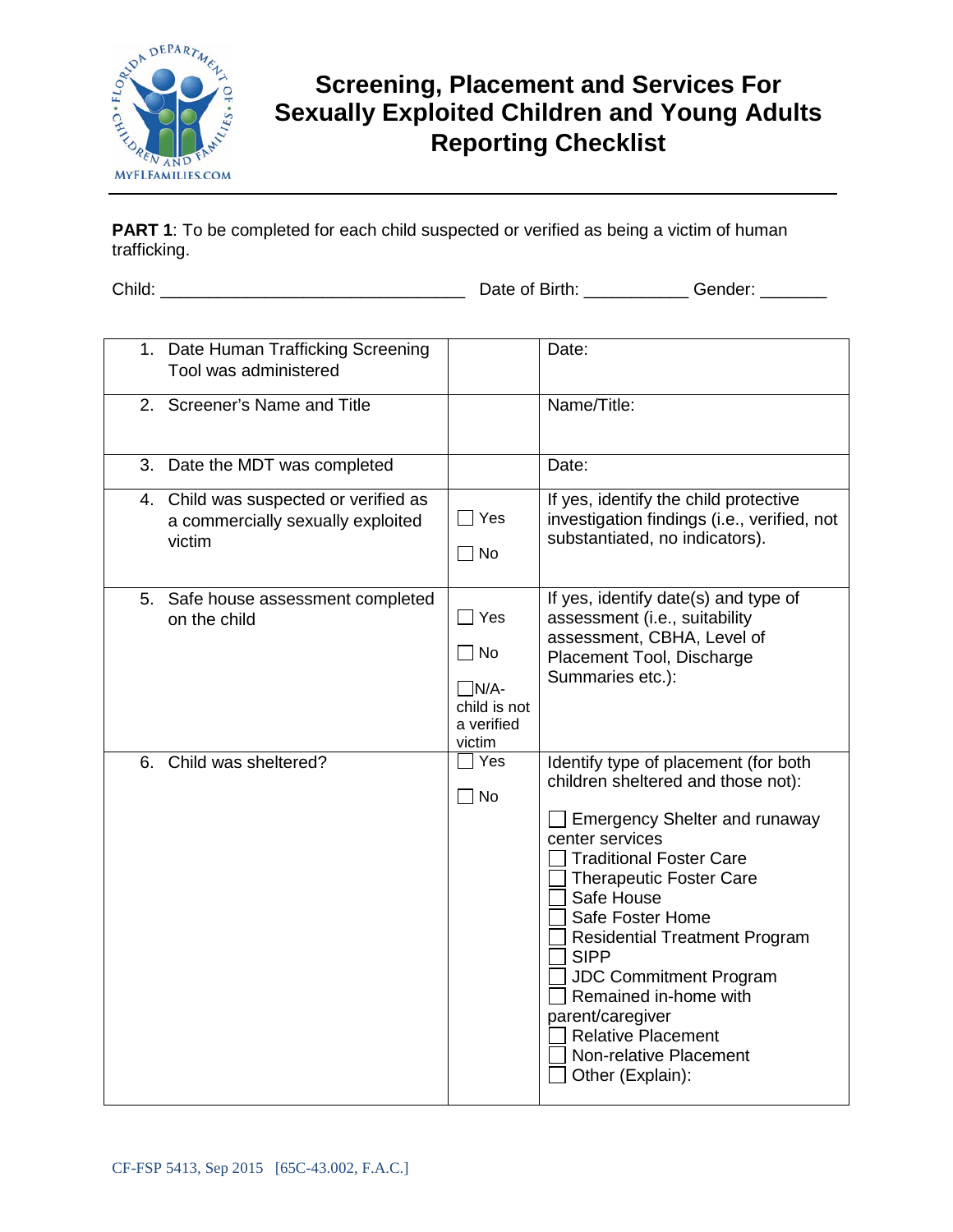| 7. Child was referred for specialized<br>services (CPI/CBC are required to<br>refer suspected and verified victims<br>for specialized services and<br>document in FSFN) | $\Box$ Yes<br>$\Box$ No | If yes, identify which service:<br><b>Emergency Shelter and runaway</b><br>center services<br>Outpatient individual or group<br>counseling for the victim and the<br>victim's family or legal guardian<br>substance use disorder treatment<br>services<br>Drop-in centers or mentoring<br>programs<br>Commercial sexual exploitation<br>treatment programs<br><b>Child Advocacy Center Services</b><br><b>Prevention Services</b><br>Employment or workforce training<br>Other (Explain):<br>Date of referral:<br>Date of referral:<br>Date of referral:<br>Outcome of referral (i.e., child refused,<br>child was on runaway, child actively<br>participating): |
|-------------------------------------------------------------------------------------------------------------------------------------------------------------------------|-------------------------|------------------------------------------------------------------------------------------------------------------------------------------------------------------------------------------------------------------------------------------------------------------------------------------------------------------------------------------------------------------------------------------------------------------------------------------------------------------------------------------------------------------------------------------------------------------------------------------------------------------------------------------------------------------|
| 8. For Dependency or Community<br>suspected or verified victims, did<br>the CBC accrue costs for<br>specialized services?                                               | Yes<br>$\Box$ No        | If yes, identify estimated cost per day<br>(in out of home care placements) and<br>services (for example; counseling,<br>medications, transportation) CBC paid<br>for not covered by other funding<br>stream.<br>Placement Costs: Note that the state of the state of the state of the state of the state of the state of the state of the state of the state of the state of the state of the state of the state of the state of the state of<br>Other Service Costs: __________________<br>If other funding streams supported this<br>placement, please identify (i.e.,<br>Medicaid, grants, etc.) and service<br>(i.e., counseling):                          |

## Community-based care agency representative signature **Date**

\_\_\_\_\_\_\_\_\_\_\_\_\_\_\_\_\_\_\_\_\_\_\_\_\_\_\_\_\_\_\_\_\_\_\_\_\_\_\_\_\_\_\_\_\_\_\_ \_\_\_\_\_\_\_\_\_\_\_\_\_\_\_\_\_\_\_\_\_\_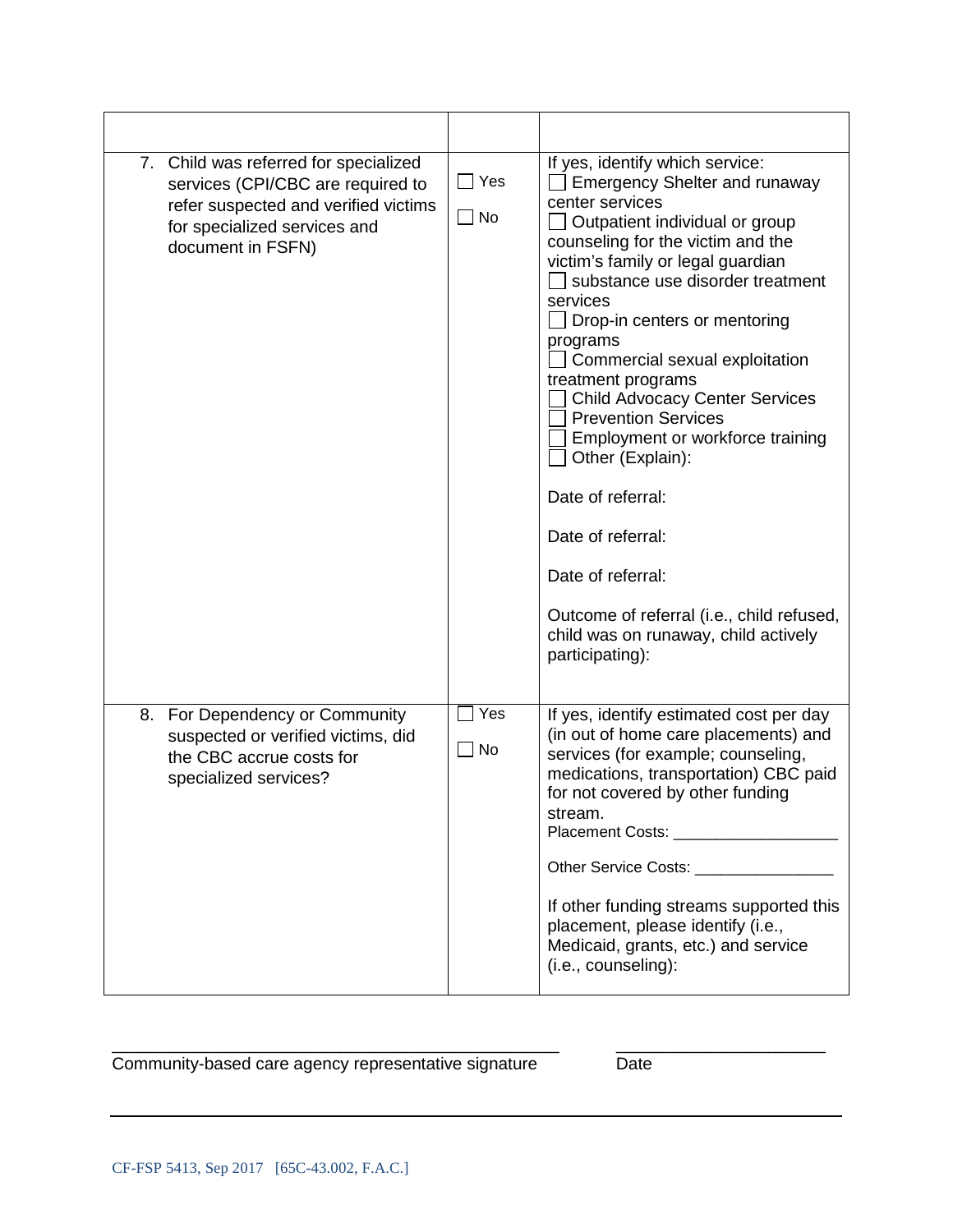| <b>PART 2: Region/Circuit Monthly Reporting</b>                                                                                                                                                                                    |                                |  |
|------------------------------------------------------------------------------------------------------------------------------------------------------------------------------------------------------------------------------------|--------------------------------|--|
| Month:<br>Region/Circuit:_________________________                                                                                                                                                                                 |                                |  |
| Community-based Care Agency:                                                                                                                                                                                                       |                                |  |
| 1. Total number of children and young<br>adults assessed using the Human                                                                                                                                                           | CPI Completed ______________   |  |
| <b>Trafficking Screening Tool.</b>                                                                                                                                                                                                 | CBC/CMO Completed___________   |  |
|                                                                                                                                                                                                                                    | DJJ completed_________________ |  |
| 2. Total number of children and young<br>adults determined to be verified<br>victims of sexual exploitation.                                                                                                                       |                                |  |
| 3. Total number of children and young<br>adults assessed for a safe house<br>placement.                                                                                                                                            |                                |  |
| 4. Total number of children and young<br>adults who were referred to<br>specialized non-residential services in<br>the community to address their needs<br>as a victim of sexual exploitation.                                     |                                |  |
| 5. Total number of children and young<br>adults who were placed in a safe<br>foster home or safe house.                                                                                                                            |                                |  |
| 6. Total number of children and young<br>adults who were referred to a safe<br>foster home or safe house, but<br>placement was unavailable                                                                                         |                                |  |
| 7. Total number of children and young<br>adults that were not placed in a safe<br>house or safe foster home due to lack<br>of funding or funding eligibility                                                                       |                                |  |
| 8. Total number of children and young<br>adults who were not placed in a safe<br>foster home or safe house due to lack<br>of recommendation (i.e., suitability<br>assessment, Comprehensive<br>Behavioral Health Assessment, etc.) |                                |  |
| 9. Total number of children and young<br>adults who were not placed due to a<br>runaway episode:                                                                                                                                   |                                |  |